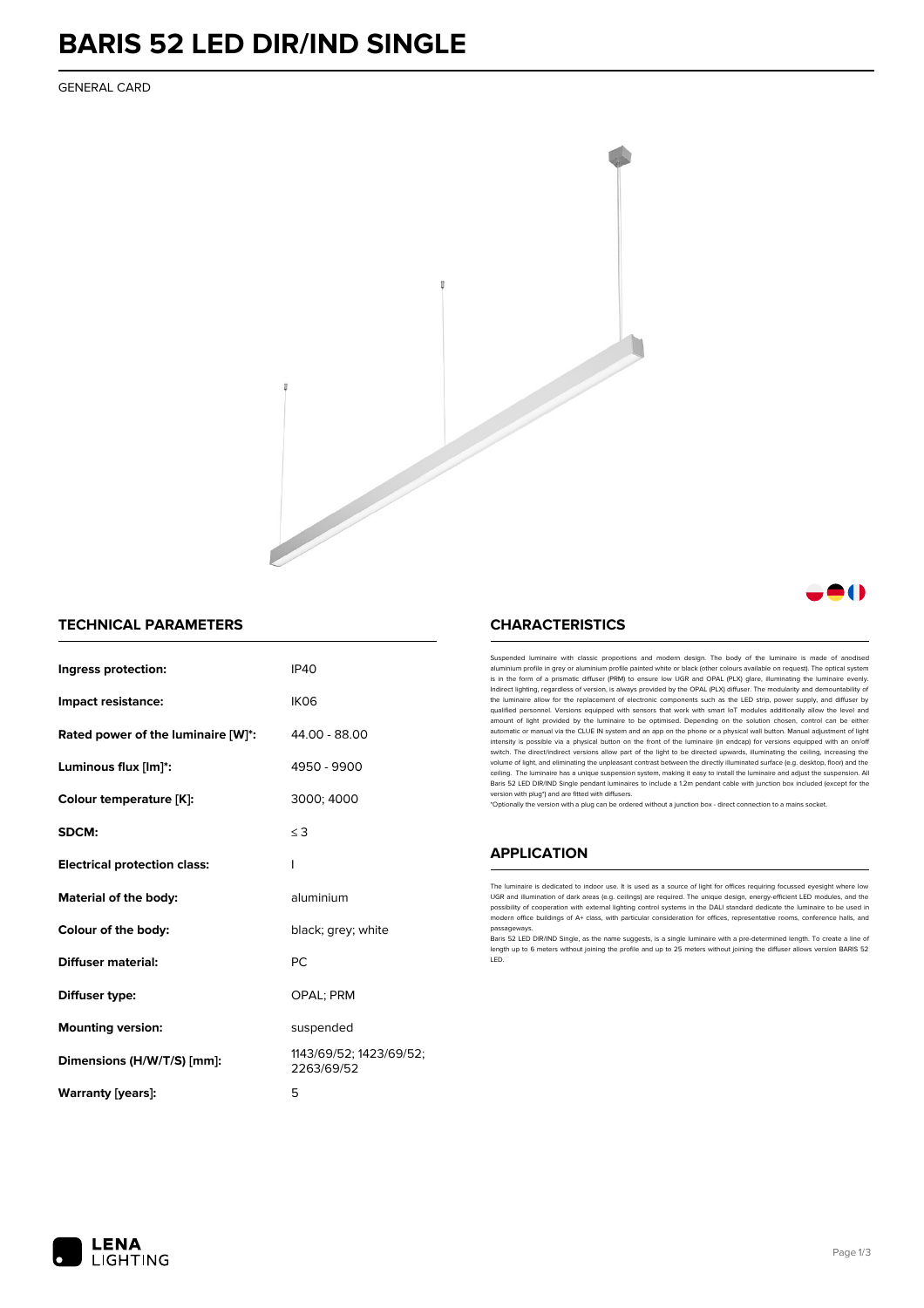## **BARIS 52 LED DIR/IND SINGLE**

GENERAL CARD

## **AVAILABLE VERSIONS**

 $\sum_{n=1}^{\infty}$  Click index >>, to see details

#### BARIS 52 LED DIR/IND SINGLE 1143/69/52mm

| Rated power of the luminaire<br><b>TW1*</b> | Colour temperature<br>[K] | Luminous flux<br>$[Im]$ * | <b>Diffuser</b><br>type | Colour of the<br>bodv | <b>DIMM</b><br>DALI | Switch | Version | Dimensions (H/W/T/S)<br>[mm] | Index   |
|---------------------------------------------|---------------------------|---------------------------|-------------------------|-----------------------|---------------------|--------|---------|------------------------------|---------|
| 44                                          | 4000                      | 4950                      | <b>PRM</b>              | black                 | ves                 |        |         | 1143/69/52                   | >932731 |
| 44                                          | 4000                      | 4950                      | <b>PRM</b>              | black                 |                     |        |         | 1143/69/52                   | >932724 |

## BARIS 52 LED DIR/IND SINGLE 1423/69/52mm

| Rated power of the<br>luminaire [W]* | Colour<br>temperature [K] | Luminous flux<br>$[Im]^*$ | Diffuser<br>type | Colour of the<br>body | <b>DIMM</b><br>DALI | Switch | Version            | Dimensions<br>(H/W/T/S) [mm] | Index   |
|--------------------------------------|---------------------------|---------------------------|------------------|-----------------------|---------------------|--------|--------------------|------------------------------|---------|
| 58                                   | 3000                      | 5950                      | OPAL             | grey                  | yes                 |        |                    | 1423/69/52                   | >932694 |
| 58                                   | 3000                      | 5950                      | OPAL             | grey                  | yes                 |        | sensor with switch | 1423/69/52                   | >932700 |
| 58                                   | 3000                      | 5950                      | OPAL             | grey                  | yes                 | yes    |                    | 1423/69/52                   | >932663 |
| 58                                   | 3000                      | 5950                      | OPAL             | white                 | yes                 |        |                    | 1423/69/52                   | >932618 |
| 58                                   | 3000                      | 5950                      | OPAL             | white                 | yes                 |        | sensor with switch | 1423/69/52                   | >932625 |
| 58                                   | 3000                      | 5950                      | OPAL             | white                 | yes                 | yes    |                    | 1423/69/52                   | >932588 |
| 58                                   | 3000                      | 5950                      | OPAL             | black                 | yes                 |        |                    | 1423/69/52                   | >932533 |
| 58                                   | 3000                      | 5950                      | OPAL             | black                 | yes                 |        | sensor with switch | 1423/69/52                   | >932540 |
| 58                                   | 3000                      | 5950                      | OPAL             | black                 | yes                 | yes    |                    | 1423/69/52                   | >932502 |
| 58                                   | 3000                      | 5950                      | OPAL             | grey                  |                     |        |                    | 1423/69/52                   | >932656 |
| 58                                   | 3000                      | 5950                      | OPAL             | white                 |                     |        |                    | 1423/69/52                   | >932571 |
| 58                                   | 3000                      | 5950                      | OPAL             | black                 |                     |        |                    | 1423/69/52                   | >932496 |
| 58                                   | 3000                      | 6100                      | PRM              | grey                  | yes                 |        |                    | 1423/69/52                   | >932458 |
| 58                                   | 3000                      | 6100                      | PRM              | grey                  | yes                 |        | sensor with switch | 1423/69/52                   | >932472 |
| 58                                   | 3000                      | 6100                      | PRM              | grey                  | yes                 | yes    |                    | 1423/69/52                   | >932434 |
| 58                                   | 3000                      | 6100                      | <b>PRM</b>       | white                 | yes                 |        |                    | 1423/69/52                   | >932373 |
| 58                                   | 3000                      | 6100                      | <b>PRM</b>       | white                 | yes                 |        | sensor with switch | 1423/69/52                   | >932380 |
| 58                                   | 3000                      | 6100                      | PRM              | white                 | yes                 | yes    |                    | 1423/69/52                   | >932342 |
| 58                                   | 3000                      | 6100                      | <b>PRM</b>       | black                 | yes                 |        |                    | 1423/69/52                   | >932298 |
| 58                                   | 3000                      | 6100                      | PRM              | black                 | yes                 |        | sensor with switch | 1423/69/52                   | >932304 |
| 58                                   | 3000                      | 6100                      | PRM              | black                 | yes                 | yes    |                    | 1423/69/52                   | >932267 |
| 58                                   | 3000                      | 6100                      | <b>PRM</b>       | grey                  |                     |        |                    | 1423/69/52                   | >932410 |
| 58                                   | 3000                      | 6100                      | <b>PRM</b>       | white                 |                     |        |                    | 1423/69/52                   | >932335 |
| 58                                   | 3000                      | 6100                      | <b>PRM</b>       | black                 |                     |        |                    | 1423/69/52                   | >932250 |
| 58                                   | 4000                      | 6200                      | <b>OPAL</b>      | grey                  | yes                 |        |                    | 1423/69/52                   | >932687 |
| 58                                   | 4000                      | 6200                      | OPAL             | grey                  | yes                 |        | sensor with switch | 1423/69/52                   | >932717 |
| 58                                   | 4000                      | 6200                      | OPAL             | grey                  | yes                 | yes    |                    | 1423/69/52                   | >932670 |
| 58                                   | 4000                      | 6200                      | OPAL             | white                 | yes                 |        |                    | 1423/69/52                   | >932601 |